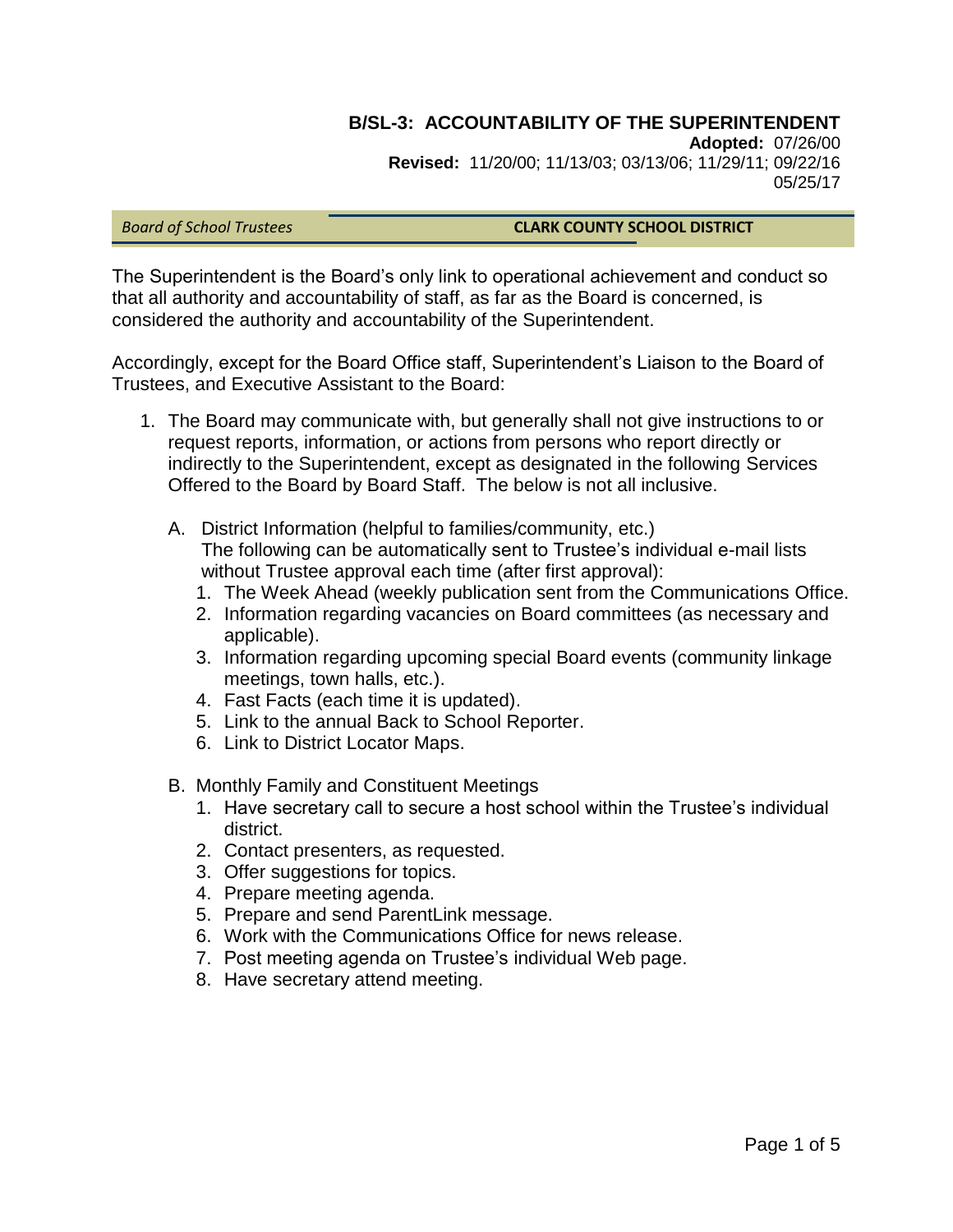# **B/SL-3: ACCOUNTABILITY OF THE SUPERINTENDENT**

(continued)

- 9. Prepare sign-in sheets and maintain database of contact information.
- 10. Have secretary prepare minutes of meetings and send out to families/constituents, principals and others, as requested (after Trustee approval).
- 11. Post minutes on the Trustee's individual Web page.
- 12. Schedule a Web-based family and/or town hall meeting.
- 13. Schedule a phone and/or town hall meeting.
- C. Town Hall Meeting (Community Linkage, 3 or fewer Trustees, held 1-3 times per year)
	- 1. This is a meeting with a target audience within the Trustee's individual district (not an official Board meeting).
	- 2. Preparation as above (monthly family and constituent meetings).
- D. Individual Monthly Newsletters
	- 1. Prepare monthly newsletters.
	- 2. Use the second page that is provided each month.
	- 3. Use the additional information page that is provided each month.
- E. Contact Families/Constituents
	- 1. Contact families/constituents with answers or responses from Trustees or District staff, as requested.
	- 2. Schedule meetings with Trustees and families/constituents.
	- 3. Assists Trustees with preparation of meetings (documents, research, etc.)
	- 4. Prep room prior to meeting.
	- 5. Contact schools on behalf of Trustee for family/constituent concerns.
- F. Contact Elected Officials
	- 1. Contact elected officials, as requested.
	- 2. Schedule meetings with invited parties.
	- 3. Assist Trustees with preparation of meetings (documents, research, etc.)
	- 4. Prep room prior to meeting.
- G. Translation Services
	- 1. Make arrangements for District interpreters at meetings and/or events, when necessary.
	- 2. Make arrangements with District translators for document translation.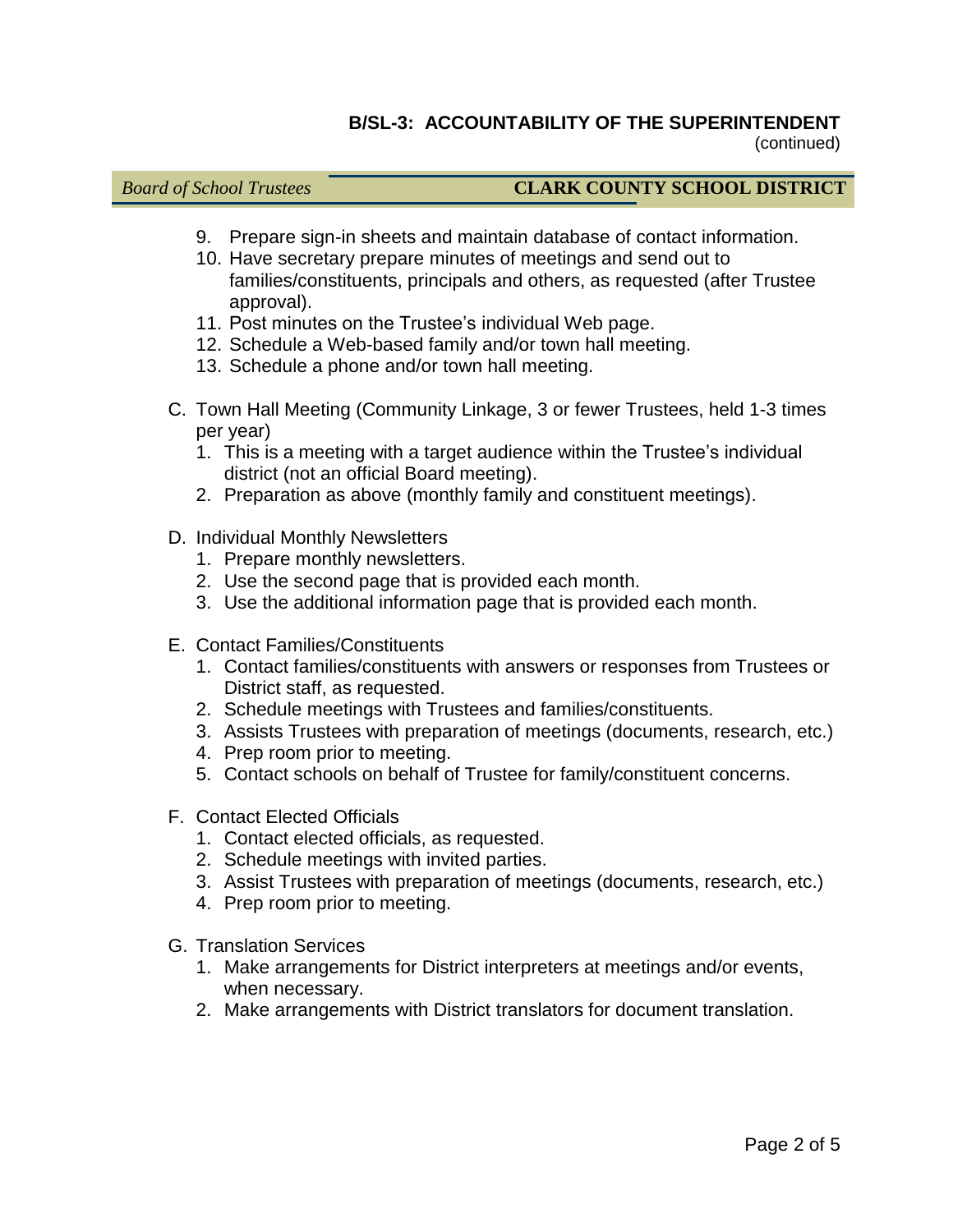#### **B/SL-3: ACCOUNTABILITY OF THE SUPERINTENDENT** (continued)

- H. Miscellaneous
	- 1. Agenda Review Meetings
		- a. On a rotating basis, a Trustee will be scheduled to meet with the Board President and Superintendent to review regular meeting agendas prior to the meeting.
	- 2. Board Meetings
		- a. Schedule meetings as necessary.
		- b. Prepare meeting agenda, including distribution.
	- 3. Board meeting minutes
		- a. Receive an electronic copy of Board meeting minutes prior to placement on a meeting agenda.
- I. Calendar
	- 1. Assigned secretary will maintain Trustee calendar on InterAct or other calendars.
- J. Certificates/Proclamations
	- 1. Assigned secretary will prepare a certificate/proclamation at Trustee's request.
- K. Conference Calls
	- 1. Conference calls with numerous attendees can be arranged by any Board Office staff member.
- L. Conference Room Availability
	- 1. Trustees have an assigned conference room in the Administrative Center and the Education Center for meetings (contact Board Office staff to reserve).
	- 2. Meeting locations can also be arranged at other District venues.
- M. Correspondence
	- 1. Assigned secretary will prepare correspondence to families/constituents or others relating to School Board business, as requested.
	- 2. Assigned secretary will reply to invitations.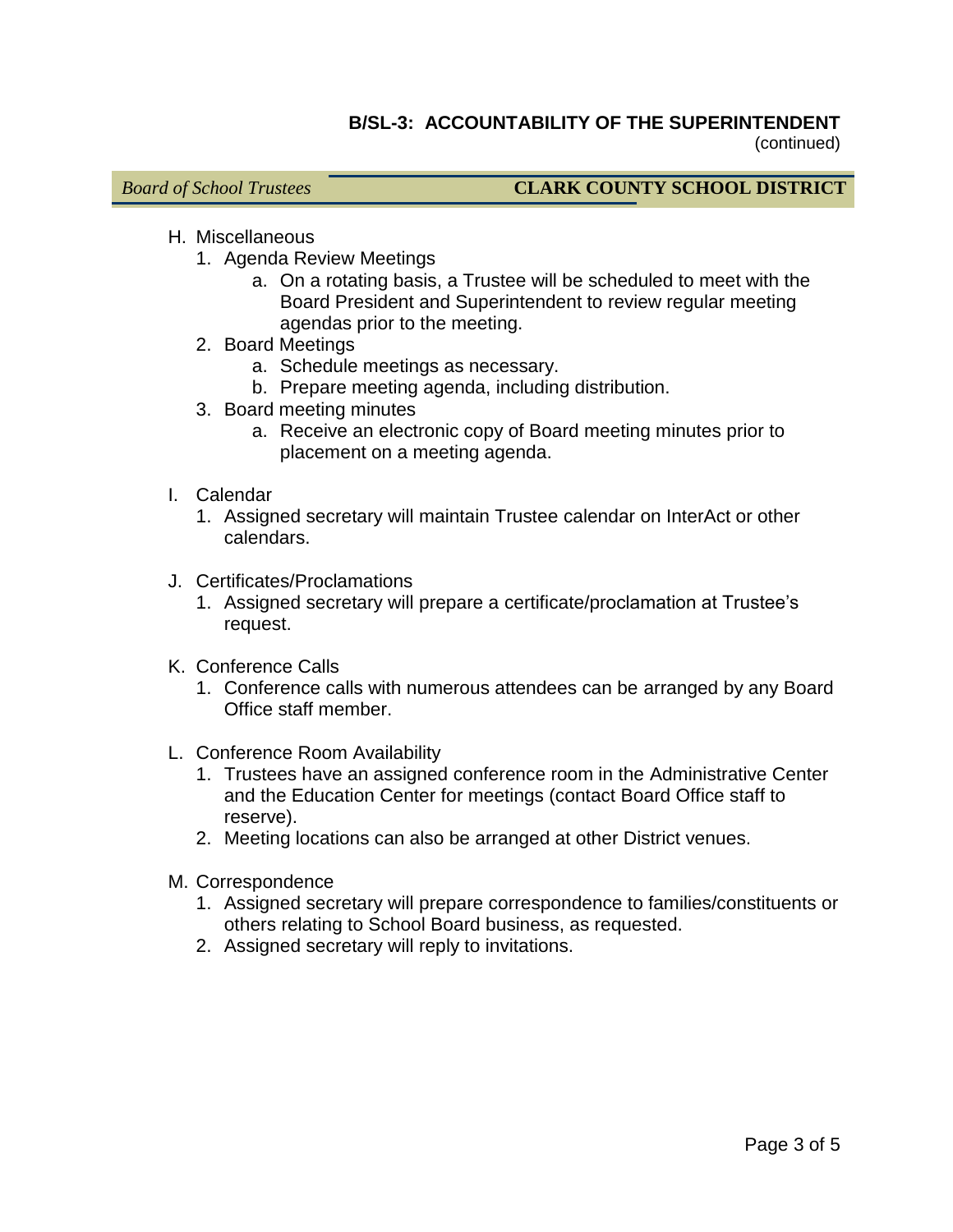#### **B/SL-3: ACCOUNTABILITY OF THE SUPERINTENDENT** (continued)

- N. Electronic Storage
	- 1. Electronic storage of any official school business document(s) is available.
- O. Events (local)
	- 1. Assigned secretary will RSVP to events.
	- 2. Prepare map to event via Google or MapQuest, upon request.
	- 3. Arrange for parking at events, upon request.
	- 4. Request a Speaking Engagement Request be sent in advance of an event.
- P. Event Planning
	- 1. Plan for Oath of Office meeting.
	- 2. Prepare invitation, create mail list and send invitations out.
	- 3. Arrange for refreshments.
	- 4. Arrange for student entertainment and ROTC.
	- 5. AZAC Luncheon.
	- 6. Plan luncheon.
	- 7. Prepare invitation; invite commission, Trustees, Superintendent, and staff.
- Q. Graphics
	- 1. Order business cards.
	- 2. Create newsletter templates.
	- 3. Create signs for meetings.
	- 4. Other items as requested.
- R. Governance Manual Updates
	- 1. Update manual when requested.
- S. InterAct
	- 1. Training.
	- 2. Customize InterAct desktop (could include, but not limited to, icons for phone messages, urgent e-mails, office mail, etc.).